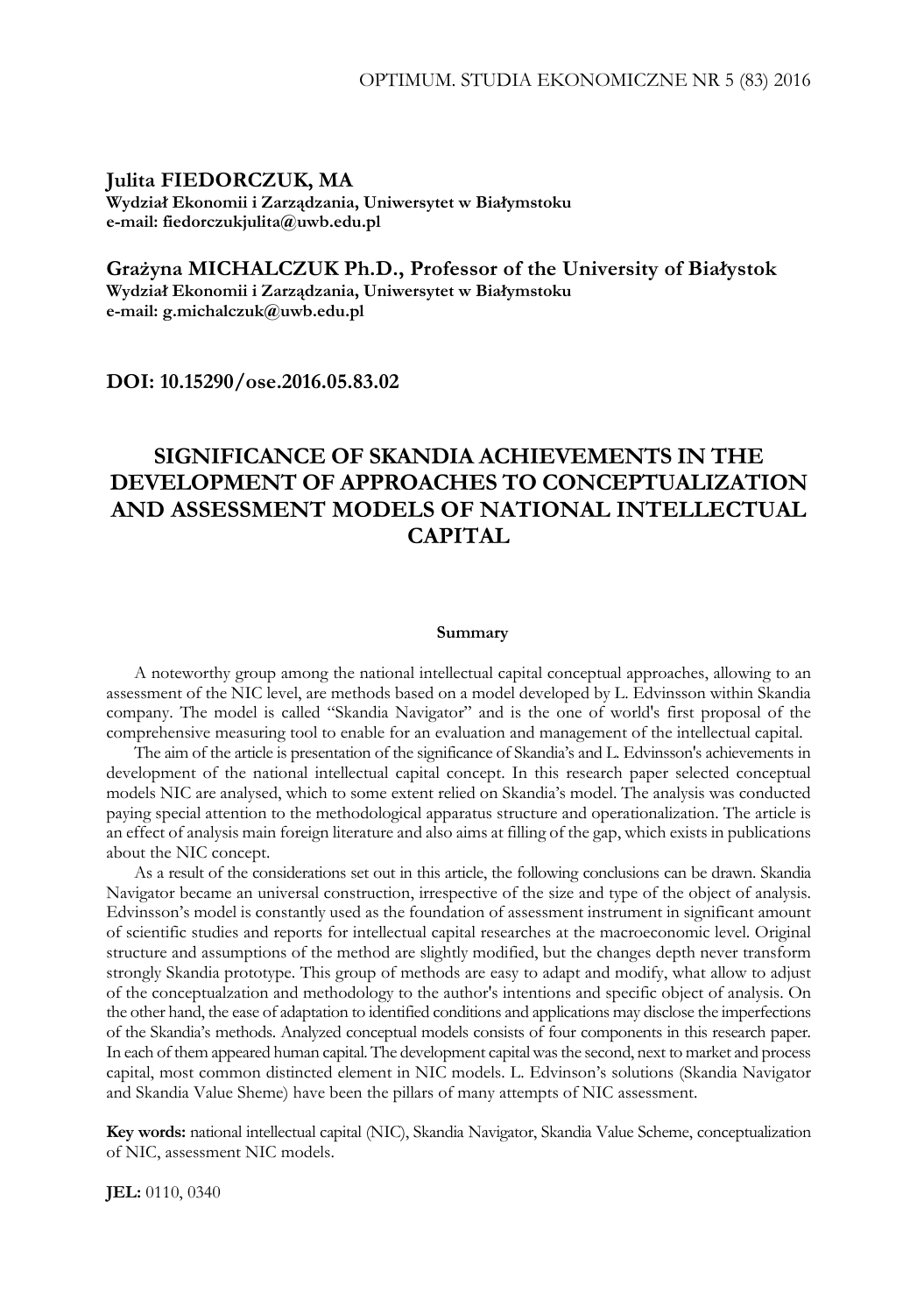### **1. Introduction**

A number of proposals for the conceptualization of intellectual capital and methods of its measurement and reporting have appeared over the last few years. In most cases, new models of intellectual capital are the modification the existing "classics" [Michalczuk, 2013, pp. 87, 91] The crucial achievement, systemizing knowledge of intellectual capital was Skandia's invention of new way of reporting "the hidden value" of the organization developed by Edvinsson.

Edvinsson initially distinguished two elements of intellectual capital: human and structural, which later was divided into relations and organizational capital. The threelevel structure of Edvinson's intellectual capital model permanently became part of the intellectual capital theory [Roslender, Fincham, 2004, p. 182]. Edvinsson's measuring tool has not become outdated, in spite of the changeability of conditions, the relevant progress in civilization and development, which occured in the mid 90s.

The pioneering Edvinsson's publications initiate the new approach for the evaluation of the intellectual capital with the macroeconomic prospect. Skandia Navigator became a hard core of the structure of the following NIC models and the base of the coming into existence of alternative approaches/models1 letting the diagnosis of the intellectual capital on a national scale.

The purpose of the article is presentation of the significance of Skandia's and L. Edvinsson's achievements in development of the national intellectual capital concept. In this research paper are analysed selected conceptual models NIC, which to some extent relied on Skandia's model. The analysis was conducted at the angle of the methodological apparatus structure and operationalization. The article is an effect of an analysis of the main foreign literature and also aims at filling of the gap which exists in literature about the NIC concept.

### **2. Skandia Navigator model as the foundation of NIC concept development**

The first attempt of measurement of intellectual capital at the national level based on achievements of the Swedish insurance enterprise "Skandia AFS". Within the framework of Skandia an innovative method of reporting the intellectual capital of organisation was worked out. It was a reaction to the incompleteness of traditional, financial reports in respect of information about intangible assets (so-called invisible assets) – main generator of the value of enterprises. The internal report about the state of these invisible assets of Skandia developed in 1985 [Bontis, 2000, p. 45]. This was preceded by the work of the current professor of Lund University, at that time the world's first (1991) director for intellectual capita at Skandia – Leif Edvinsson. In 1993, he developed Skandia's Value Scheme. On its basis Edvinsson with his team constructed Skandia Navigator2 model - a tool of management and reporting of

<sup>1</sup> VAIC – A. Public, ICM – Andriessen Stam, IC-dVAL – Bounfour, INTAN – Lopez Nevado Alfaro, [Labra Sanchez 2013, p. 589], NICI – Bontis [Nazari Herremans 2007, p. 600] 2 The first public addition to the annual financial report basing on Skandia Navigator was published

in 1994 - "Visualizing intellectual capital in Skandia", in 1995 officially published two supplements under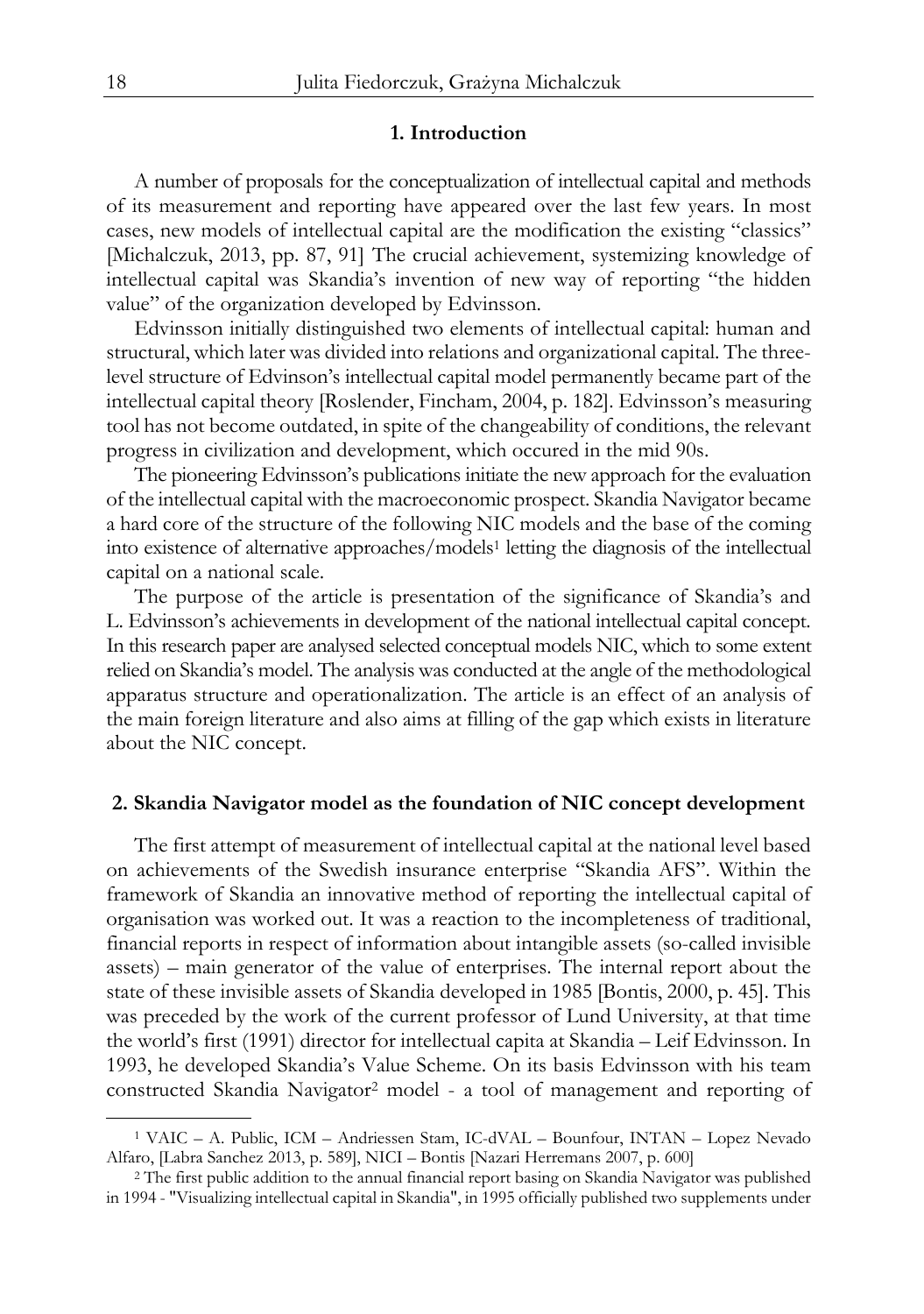company's intellectual capital. The first practical application of it took form of the appendix to the financial annual report about intellectual capital [Ondari-Okemwa 2011, p. 140]. From that moment, hundreds of companies around the world take the action of implication intellectual capital reporting [Bontis, Serenko, 2013, p. 479], which is an way of announcement to stakeholders about intangible assets and prospects of the development.

Skandia Value Scheme organizes the both kinds of market value of the company factors – material aggregated in financial capital and intangible assets reflecting the intellectual capital. Taking into account intangible capital in the structure of value creation was aimed at filling the information gap on the value generators. Supplementing financial factors by intellectual capital reporting allowed for the visualization of it, the possibility of forming a strategic vision of the development for stakeholders, the basic competences presentation, the properties of knowledge assets and way of knowledge flows within the organization [Bontis, 2000, p. 45]. According to Edvinsson and Malone, the intellectual capital includes experience, organizational technology, relationship with clients and professional skills in order to ensure advantage over Skandia's competitors. Edvinsson expressed intellectual capital as the sum of human capital and structural [Edvinsson, Malone, 1997, pp. 11, 34-37] The first type of capital specifies a combination of knowledge, skills, innovativenes, the ability to meet the tasks by company's employees and culture, philosophy or values of the company. Second capital – structural consists of everything of organizational capability that supports employees productivity, for example: hardware, database, patents, software, organizational structure. Structural capital, unlike human, can be own and thereby traded [Bontis, 2000, p. 5] Figure 1. illustrates Skandia Value Scheme.



## **Skandia Value Scheme**

Source: [Bontis, 2000, p. 46].

1

**FIGURE 1.** 

the title: "Renewal and development intellectual capital" and "Value-creation process: intellectual capital". In 1996 next Skandia studies were made available: "Power of innovation: intellectual capital" and "Customer value" [Bontis, 1998, p. 74]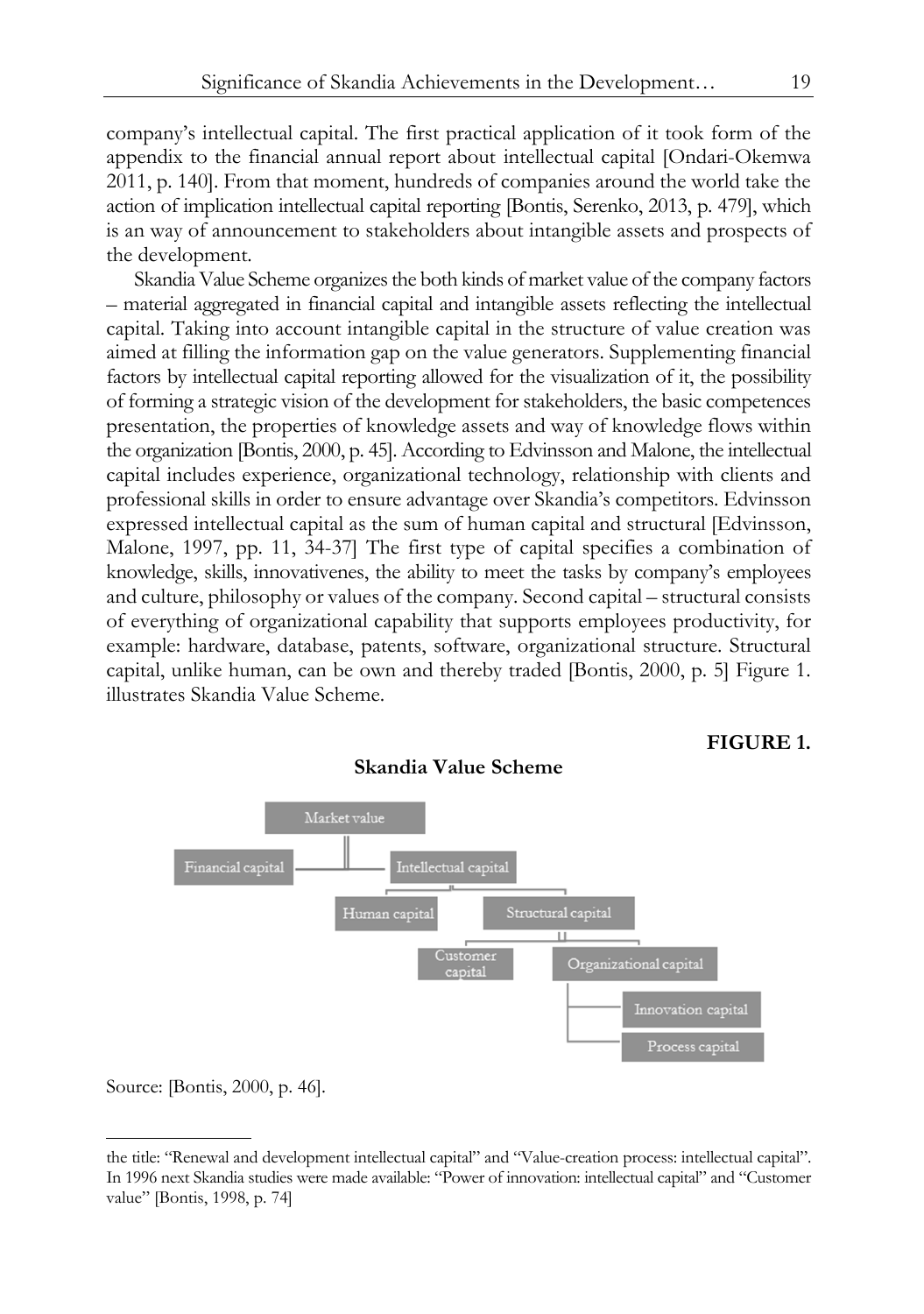In Skandia Value Scheme structural capital is divided into customer capital (relationship with the company's clients) and organizational capital. Organizational capital is broken down into innovation (represents the enablers to innovatte products and proces) and process capital (relates to the procedures and routines of the company's internal process), [Marr, Schiuma, Neely, 2004, p. 556].

In 1994, on the basis of the relationship between elements of the Scheme and its classification, Edvinsson developed Skandia Navigator. This model is a comprehensive reporting tool of company value through the aggregation of the factors that create it on five areas: financial, human, customer, process, renewal and development, which are define like in Skandia Value Scheme [Bontis, 2000, p. 45]. The essence of this solution is explained with using the metaphor of a house whose roof is tangible financial dimension of value creation, created in the past. The material part of the Skandia's market value results from traditional financial statements [Marr, Schuima, Neely, 2004, p. 555]. The function of the external pillars performs prosess capital and customer capital. They surround central part of the house – human capital. Metaphorical walls and the interior compose invisible assets generating value in the present. The foundation of the house in the form of renewal and development capital generates value in the future. The last type of capital is particularly significant from the point of view of Skandia's Navigator value-added compared to the previous ones [Nazari, Herremans, 2007, p. 600]. The emergence of renewal and development capital balances information shortage of traditional reporting, concerning the possibilities of development and plans of the company. Skandia Navigator approach splits IC – as intanfible assets of comapany – into four categories: human, customer, proces and innovation capital. The visualization of Skandia Navigator presents Figure 2.



Source: [Opper, 2007, p. 11]

In Scandia Navigator human capital is defined as a sum of skills, competencies, abilities and experiences. Process capital means infrastructure support for human capital including organisational processes, procedures, technologies, sources and information flow system and intellectual property. Customer capital includes the value in the business relations with the environment: customers, suppliers, organizations [Malhotra, 2003, p. 7]. Location of human capital in the center, in the heart of the house is an expression of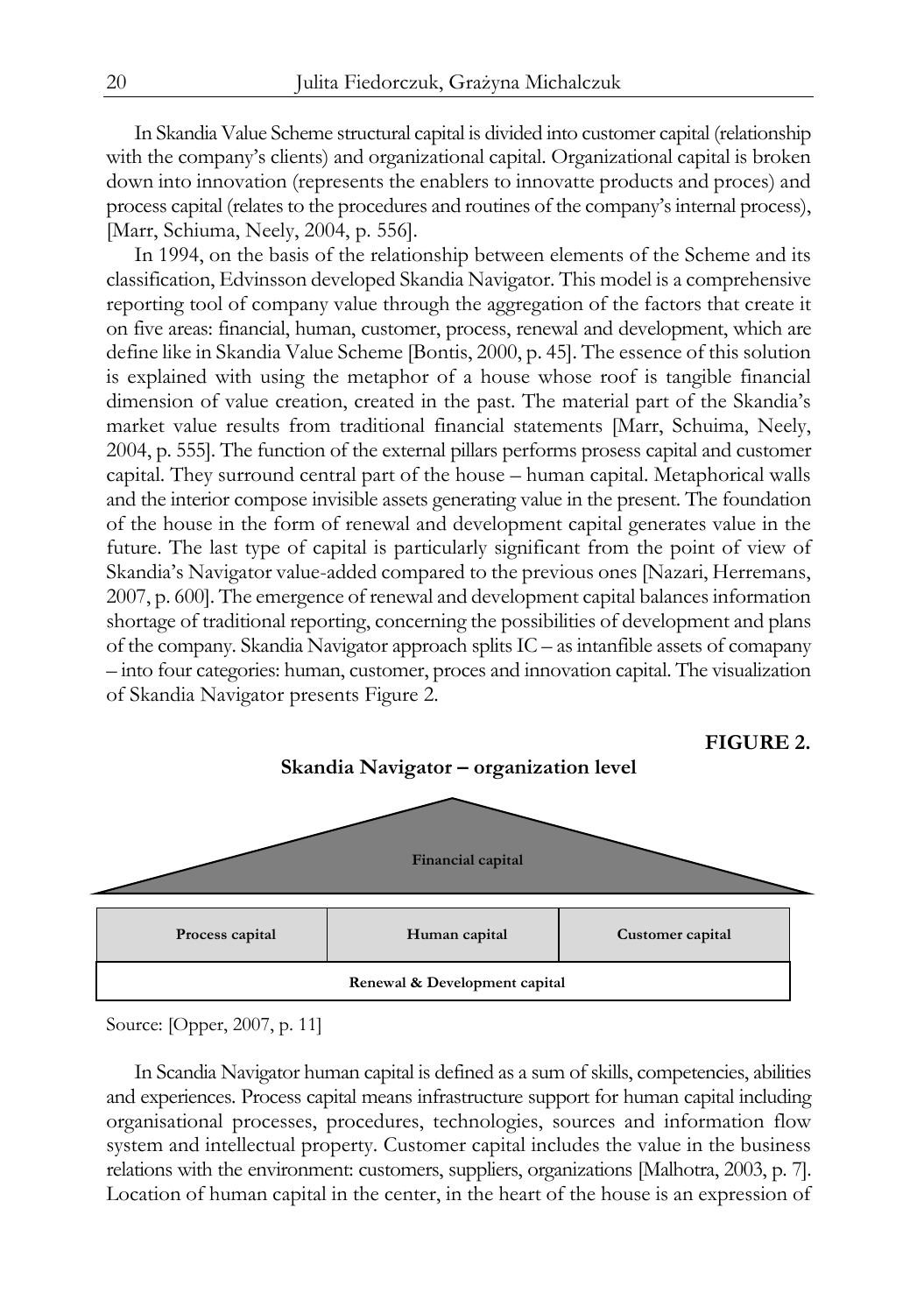the nature and importance of this kind of capital. Human capital is an activator of activities and constitutes the type of binder between the blocks, because through it comes to interacting with other components [Opper, 2007, p. 11].

The creation Skandia Navigator model is an extremely important moment and achievement in the development of intellectual capital concept. Model's taxonomy has changed the traditional approach to the factors generating the value of the company, offering the extension of the evaluation and measurement the horizon of market value. Information capacity of this tool provided a new quality of reporting, giving the ability to communicate to stakeholders about the organizational and prosess structure, external relations and development prospects. This aspect was emphasised by Edvinsson concluding that the Navigator "reinforces the dynamics of the relationship between basic areas (…) can also get an extensive reporting system that provides more information than the traditional financial statement" [*CommunityIntelligence Labs*…]

### **3. Transformation of Skandia's models to the national level**

From a macroeconomic perspective the intellectual capital was recognised as the determinant of the wealth of the country only in the 90s of the last century [Labra, Sanchez, 2013, p. 584]. The concept of NIC emerged as a result of the transformation of intellectual capital theory from the company level. The pioneering initiative to expand the scope of the research object was making gradually in Sweden - the cradle of NIC concept.

The need of widening the scale of research on intellectual capital to the national level was determined by many reasons. The first of these was functioning of ISA (Invest in Sweden) and the establishment 1996 year was the year of innovation in Sweden. Another of them was the foundation of Skandia Future Centre by led of Edvinsson on the initiative of the government of Sweden. In Skandia Future Centre work on adapting the model Skandia Navigator to the national level has been months in the making3. The effects of it were presented at the First International Meeting on Visualisation and Measuring the IC of Nation in 1998 [Edvinsson, 2004, p. 157].

One of world's first reports on intellectual capital of Sweden [Rembe, 1999] applied an adopted to macroeconomic scale model of the Skandia Navigator [Lin, Edvinsson, 2011, p. 8]. Transformation was a result of the cooperation of the Swedish government with the university<sup>4</sup> and well as practices. Undoubtedly, the achievements of Skandia initiated progress in the approach to the NIC reporting and exposed the importance of intangible determinants of country development.

Edvinsson defines national intellectual capital as future earnings capabilities. NIC includes knowledge, wisdom, capability, experience what provide competitive advantage and determine future gowth. [Edvinsson L., Lin C. 2011, p. 3]

<sup>&</sup>lt;sup>3</sup> One previous NIC report was emerged in 1997 – "*Welfare and Security – For future generations*" (Jarehad and Stenfelt), Sweden. 4 L. Edvinsson invited C. Stanfetl of Stockholm University and several fellow students to work on

the transformation model Skandia Navigator [Edvinsson, 2004, p. 157].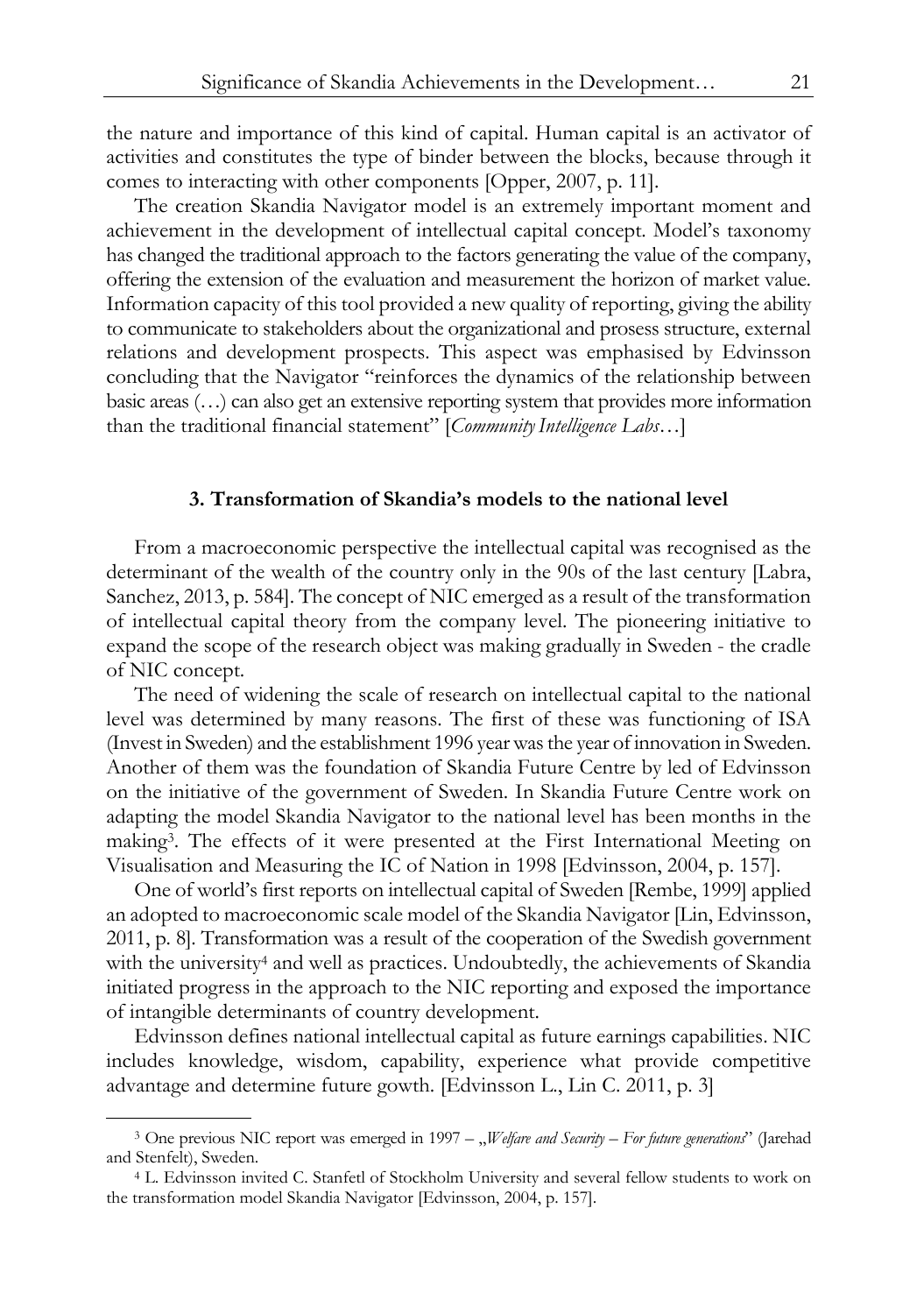Transformation of Skandia Value Scheme and Skandia Navigator from the corporate to the nation area was not a difficult task, what was confirmed by the author L. Edvinsson in the article from 2004 – "The Intellectual Capital of Nations" [Edvinsson, 2004, p. 157]. The adaptation consisted of some changes in model's nomenclature. The names of scheme elements have been changed as follows: "market value" was replaced by "the wealth of the country", "financial wealth" in place of "finance capital", in turn "customer capital" was replaced by "relations capital". The other parts remained unchanged. The visualization of Skandia Value Scheme of the nation including the structure of the national intellectual capital is presented in Figure 3 .

#### **FIGURE 3.**



**Skandia Value Scheme of the nation** 

In the Skandia Navigator model, transformed to requirements of the macroeconomic scale, five areas were singled out. Financial wealth, which is the property of the country was created in the past. Human capital is a centre of the house, invariably to the primal version. Human capital is located on one horizontal level with external relations pillar and pillar of the internal capacities and IT. Human capital interacts with the other components of national intellectual capital. The foundation of the house is future potential, including renewal, development and innovation capital. The construction of the scheme Skandia Navigator as a metaphorical home in macroeconomic perspective is shown in Figure 4.

Source: [Edvinsson, 2004, p. 159].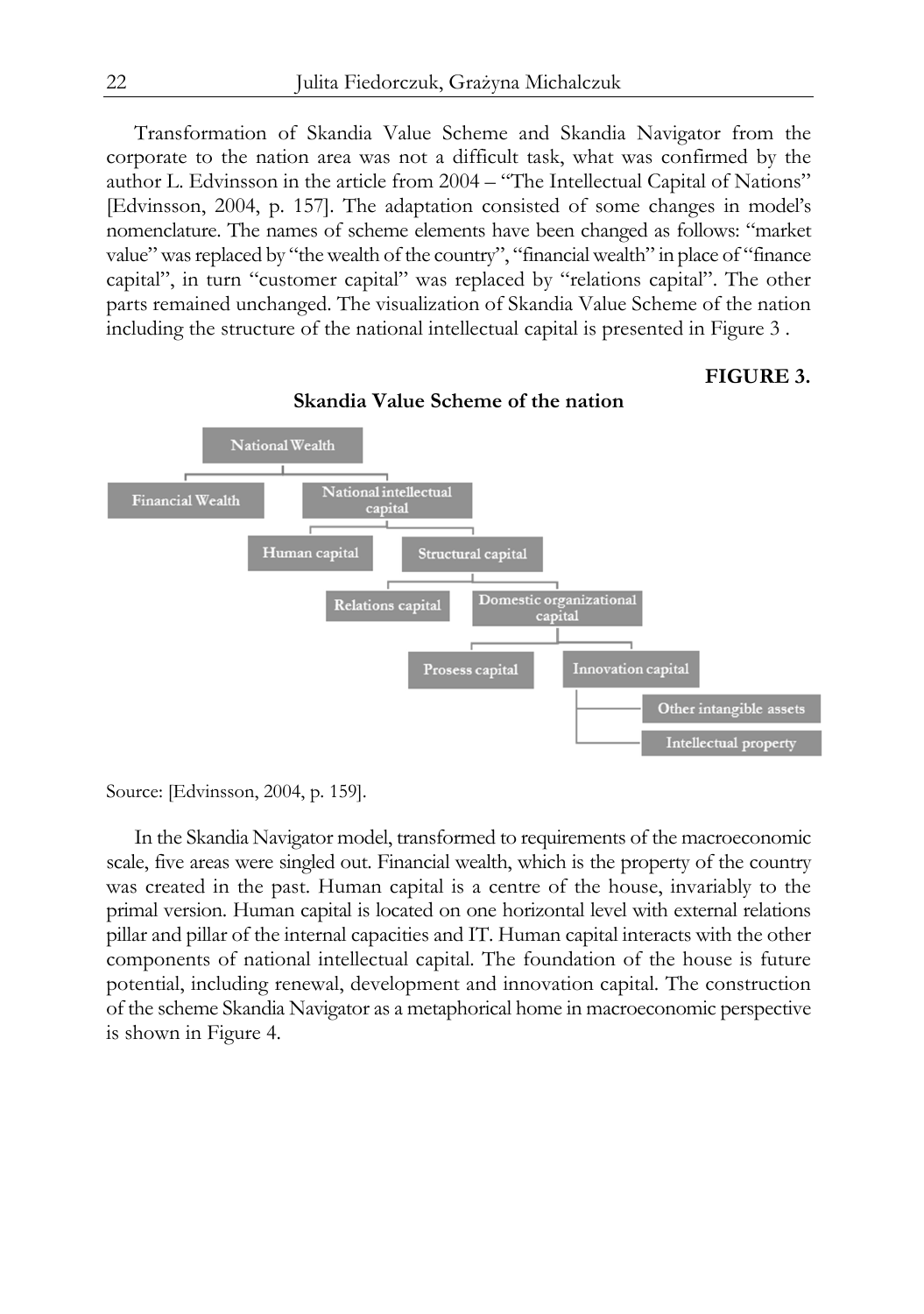

Source: [Edvinsson, 2004, p. 156]

The evaluation of the national wealth from this model point of view enables the comprehensive diagnosis of strengths and weaknesses of the examined economy. The effects of this method do not have fragmented nature/features in contrast to the standard measuring methods of the development possibilities. Skandia Navigator allows to identify value generators not only in various perspectives of wealth creation e.g. financial capital, human capital, renewal, development capital, but also with reference to the past, the present and the future time.

#### **4. Diagnosis of the level of NIC – models based on Skandia methodology**

Sweden is a pioneer country in the development of research on the intellectual capital concept at the macroeconomic level. A. Rembe with ISA issued one of the world's first publication as the report about the state of intellectual capital in Sweden, entitled "*Welfare and Security*" in 1999. The applied model of Swedish NIC is based on the concept of intellectual capital, which consists of four blocks: human, market, proces and renewal & development capital [Pomeda, Moreno, Rivera, Martil 2002, p. 8].

A second study of national intellectual capital was carried out in Israel by E. Pasher. The results of research published in 1999 entitled "*A look to the future: The hidden values of the Desert*". The methodology of Israel report used the intellectual capital classification from Skandia model, separating IC on human capital, market capital, processes capital, and renewal & development capital. Pasher did not only demonstrate the macroeconomic dimension of the value creation, but also expressed conclusions which showed that the advantages of small Israeli economy stuck in human resources, technical resources and modern infrastructure [Opper, 2007, p. 6]. Later, two other versions of NIC report of Israel were created. The first was prepared by E. Pasher and S. Schachar in 2004 and the other one was developed by E. Opper in 2007. The conceptual model has not changed in both of them.

Next publications using Skadnia achievements about NIC were created by N. Bontis in 2002 nad 2004, showing effects of examinations of Marseille economy and 10 Arab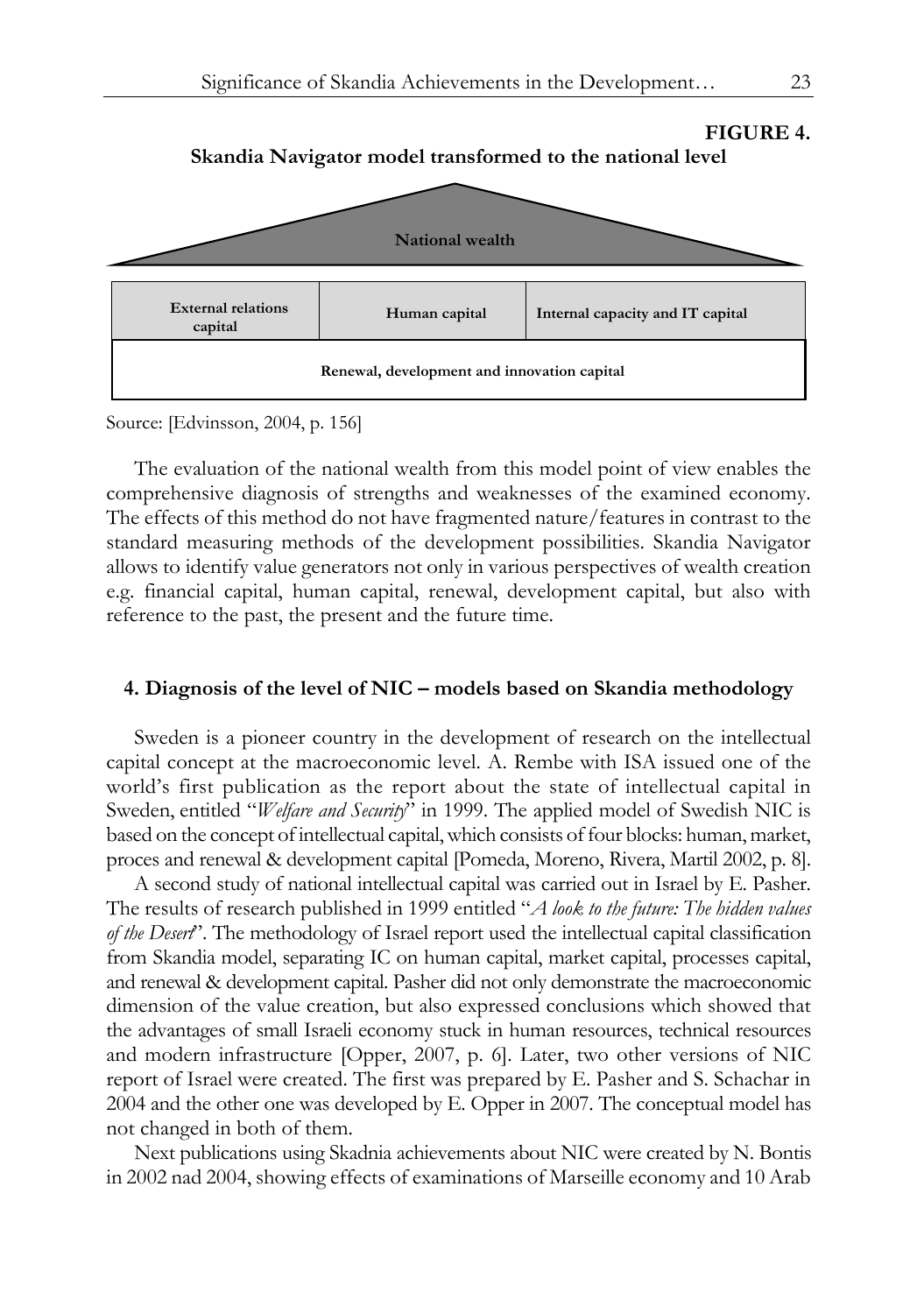countries. In these works, besides the financial capital, the national intellectual capital was divided into four components: human, market, processes, renewal capital [Bontis, 2000; Bontis, 2004]. Bontis applied financial indicators and quality methods concerning characteristics of the immaterial wealth for the measurement of the national intellectual capital [Edvinsson, Lin, 2008, p. 528]. Wider than in previous researches, the range of applied methods/indicators was the result of the author's assumptions, that intellectual capital on the macroeconomic scale should be assessed from various perspectives, for instatnce: from health, poverty or gender equality point of view [Edvinsson, Lin, 2008, p. 529]. Every indicator stayed standardized from 1 to 10 scale in one of four areas [Labra, Sanchez, 2013, p. 589].

The theoretical measurement model developed by Malhotra in 2003 relating to national knowledge assets, based also on the structure of Skandia methodology. The author followed the OECD definition which accepted that intellectual capital is a subset of intangible knowledge assets of the country. Malhotra has identified four components NIC: human, processes, market and renewal & development capital. The elements of NIC are in the same relationship to each other as in the Skandia Value Scheme [Malhotra, 2003, pp. 3, 24].

Skandia Navigator constituted a pillar of the adopted assessment method of Finland in 2005. Stahle and Pasher decided that NIC is made up of segments such as: human capital, market capital, processes capital, renewal & development capital. The measurement was conducted making use of financial variables, national measures and indicators of Finland industries [Edvinsson, Lin, 2011, p. 12].

D. Węziak built conceptual model of the national intellectual capital dividing it into the human capital, structural capital, relations capital and renewal & development capital. The author made the diagnosis of NIC level in twenty four countries of the European Union [Węziak, 2007]. She got the overall results in the form of the intellectual capital index obtained by adding individual indicators up with the subjectively established weight [Labra, Sanchez, 2013, p. 589].

In their works from 2008 (diagnosis of NIC in five Nordic countries) and 2011 from (diagnosis of NIC in 40 countries) Edvinsson and Lin adopted Edvinsson's model and supported it by Bontis's construction (2004), which was established as a result of modification of Skandia Navigator too [Seleim Bontis 2013, p. 132]. NIC was formulated as the sum of human capital, market capital, process capital and renewal capital. However, in contrast to Bontis's method, the final result of the calculation took into account the impact of the logarithm of GDP per capita in purchasing power of each country. Operationalisation was made using two types of indicators - absolute values and the qualitative ones measured by the 1-10 point scale. [Edvinsson Lin 2008, pp. 530-531]

Also in Poland an attempt of assessment the level of NIC was adopted. In 2008, a team under the leadership of M. Boni published *Report on Intellectual Capital of Poland*. To identify the intellectual capital of Poland, they borrowed taxonomy based on four components: human capital, structural capital, social capital and relations capital. In the report, Skandia Navigator was not mentioned as the initial inspiration, however, the definition of NIC in Polish methodology came from Bontis and Malhotra's thesis (they built conceptual models of the Skandia Navigator), [ZDSP 2008, p. 21]. The ingredients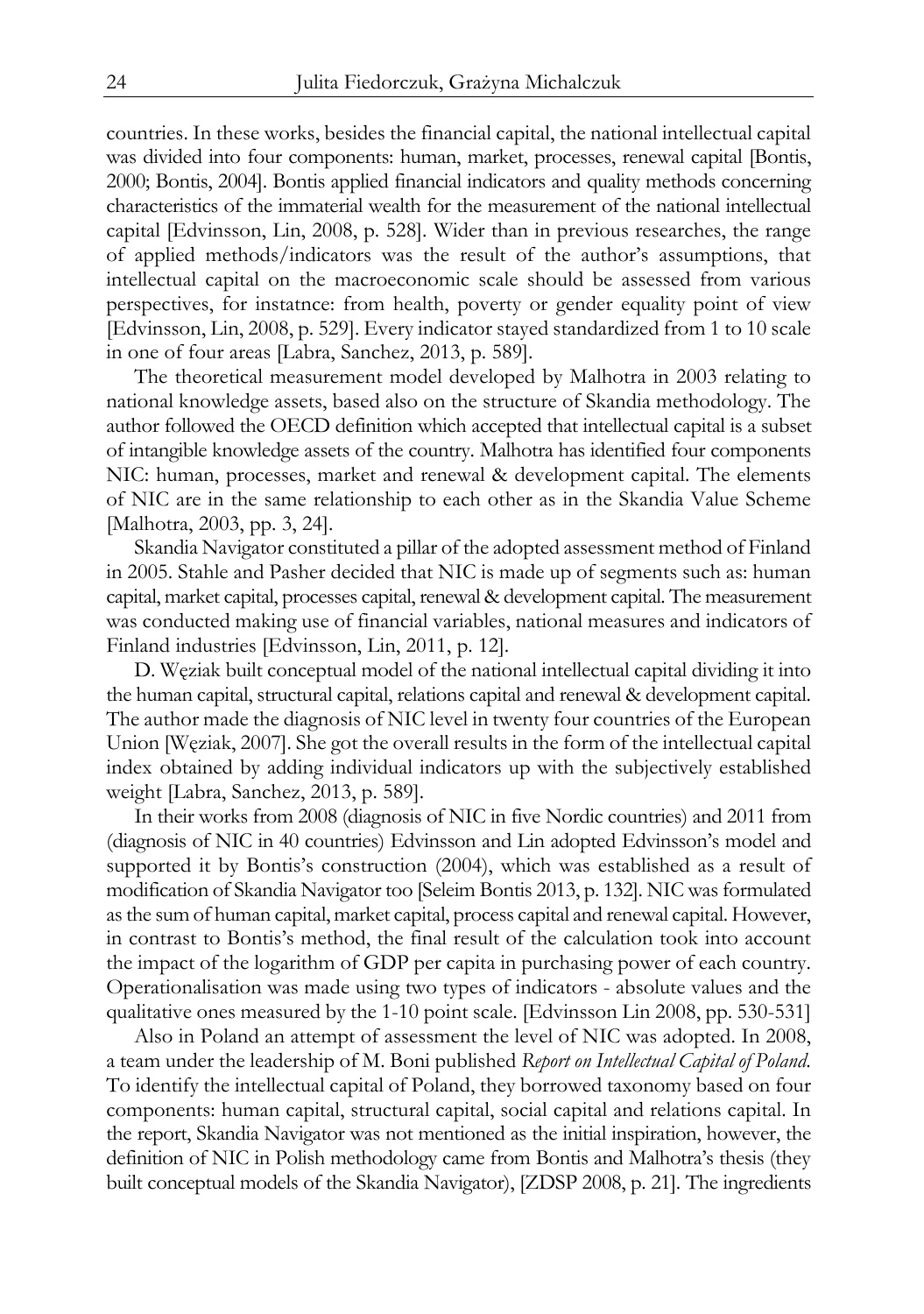of NIC clearly different from earlier examples, mainly by the occurrence of the social capital. Social capital according to Boni's methodology means "society potential in the form of the standards of conduct, trust, commitment, which constitute the support of cooperation and exchange of knowledge" [ZDSP, 2008, p. 6]. Structural capital could be treated analogously to process capital due to the similarity of definitions.

In Phusavat's, Comepa's, Sitko – Lutek's, Ooi's diagnosis of the intellectual capital of Thailand, the authors assumed that human capital, market (customer) capital, process (information) capital and innovation capital form the NIC model. The differing accent of NIC assessment at this approach was a division of organizational capital into the capital of innovation and process/information [Phusanvat al., 2012, pp. 869, 875-876]. It should also be emphasized that the structure of the organizational capital in Thailand model derives from Skandia Value Sheme. The adopted in the article definitions of these components show that the innovation capital should be explicitly interpreted with a term of the renewal & development capital.

Presented examples of conceptual NIC models are not exhausting all their spectrum<sup>5</sup>. They belong to the most common group, the so-called academic models<sup>6</sup>. Analyzed conceptual models of NIC divide intellectual capital into four components. In each of the presented conceptual models based on Skandia Navigator human capital occurs, which is a combination of knowledge, skills, innovation and the ability of the individuals, including the values, culture and philosophy of the nation. Human capital includes wisdom, experience, intuition, the ability of individuals to create value and achieve the objectives [Malhotra, 2003]. According to Bontis, in terms of macroeconomic perspective human capital is the level of citizens' competence used in the implementation of national tasks [Bontis, 2004]. Human capital is the most homogeneous component of NIC with fundamental importance. It is a kind of material not only for the creation of other NIC elements, but also the basis for obtaining benefits from them [Michalczuk, 2013, p. 105]. Other components adopt different names but very often pertain to the same area of intangible generators of value.

To sum up, the authors most often create their methodology on the basis of the concept consisting of such components as human capital, market capital, processes capital and renewal & development capital.

<sup>5</sup> The subject of the authors's analysis was 13 research papers and on their base were identified conceptual approaches to NIC diagnosis. 6 Two groups of models were distinguished in literature (models drawn up by research workers –

<sup>&</sup>quot;academic models" and models created by international organizations – "international organization models"), which are used for the evaluation of NIC. This classification arose as a result of findings among: [Harvas-Olivier, Dalmau-Porta, 2006; Alfaro et al., 2011; Lopez et al., 2011; Labra, Sanchez, 2013, p. 588]. However, the research sample does not mean, that methods of NIC assessment designed by international organizations make use of Skandia achievements. For example World Bank methodology – KAM from 2006 year bases on Skandia Navigator model [Navarro, Pena, Ruiz, 2010, p. 514].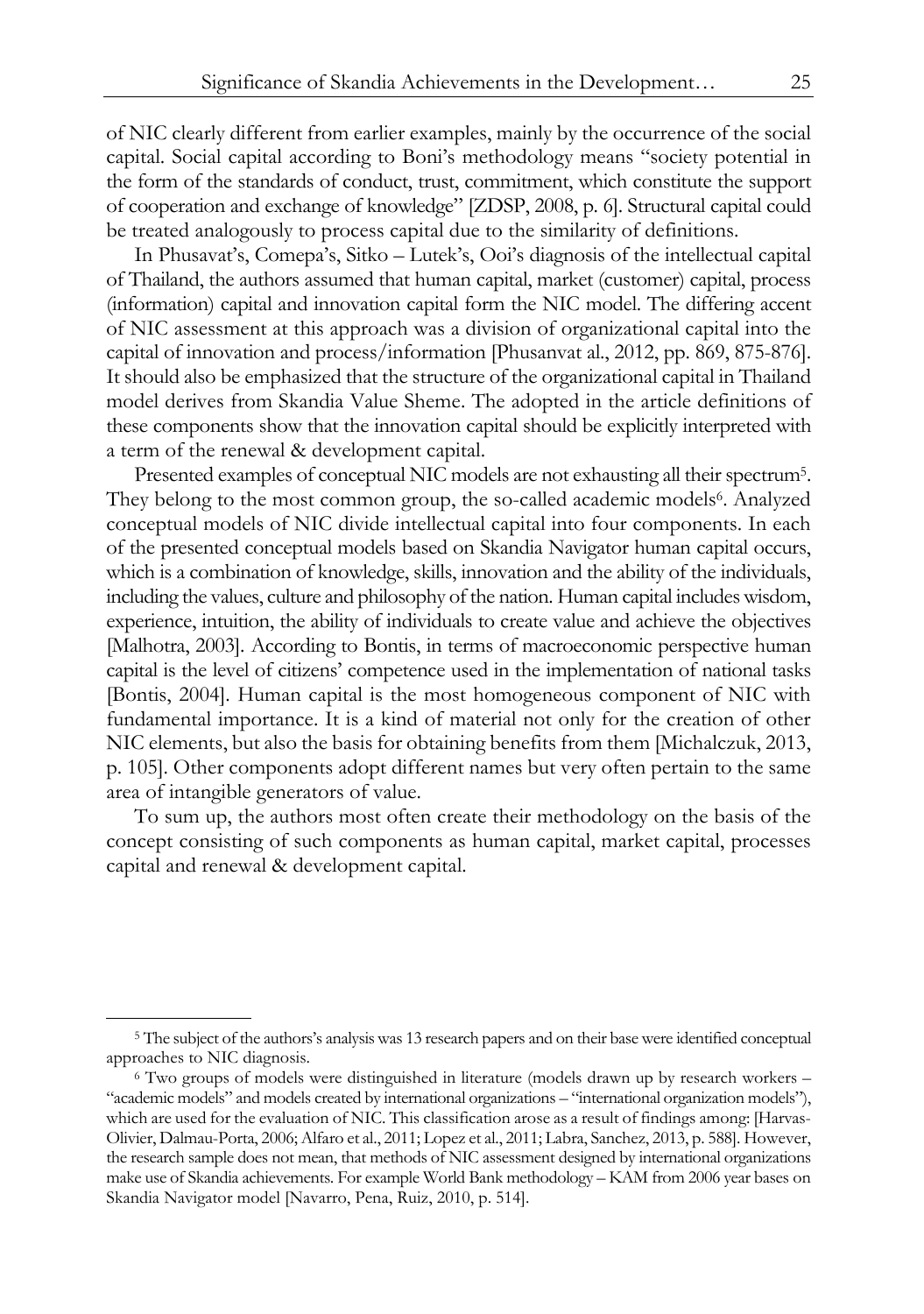## **5. Operationalization of selected conceptual models based on of Skandia methodology**

The diagnosis of NIC requires a system of variables that allows to measure the invisible wealth of the country and to manage it. Concept models based on the Skandia Navigator are a group of relatively clear methods with a substantial degree of freedom of choice by selecting NIC indicators. Its versatility and ease of adaptation allows a big selection of measurable and immeasurable characteristics to reflect the value of the individual components. Adopted in the analyzed work classifications of national intellectual capital enabled the operationalization of models by measuring these elements. To that measurement indicators were used characterizing these segments of a different nature (financial indicators, qualitative variables, descriptions). The examples of variables expressing the value of the NIC components are presented in Table 1.

The practical application of a modificated version of Skandia Navigator in Rembe's report to the assessment method of NIC for Sweden in 1999 was undoubtedly a breakthrough moment. The author used financial and descriptive indicators for the innovative measurement of the intellectual capital on a national scale [Edvinsson Lin 2008, p 528]. The results of Swedish NIC reporting took the form of consideration regarding the growth determinants foreign investment perspective in Sweden. The factors of Swedish attractiveness were located in the category of national intellectual capital. This publication also includes a proposal for a plan of the further development of Swedish intellectual capital. [Pomeda, Moreno, Rivera, Martil 2002, p. 8]

The conceptual models created by Bontis, Edvinsson and Lin are among the group of methods using the NIC benchmarking. NIC benchmarking relies on measuring the NIC level of chosen objects and comparing their results. [Januskaite, Uziene 2015, p. 163] The work of Phusavat and others also made the ranking Thailand in regard to the four neighboring economies.

The most complex measuring tool (not only for the amount of indicators, but mainly due to the multi-level construction) is Boni's model evaluating Polish NIC with the division of generations. The decomposition of national intellectual capital on generational groups (children and young people, students, adults, seniors) required building the models for each of them. Generations were characterized as appropriate and differing from each other subcategories of the Polish intellectual capital. It caused the necessity for an examination of the relationship between them to get a comprehensive and final result. The methodology used in the Polish report is an innovative tool on a global scale. The advancement of it increases the rank of the conceptual model and causes dissonance in relation to the studies research papers or others existing groups of NIC measurement methods.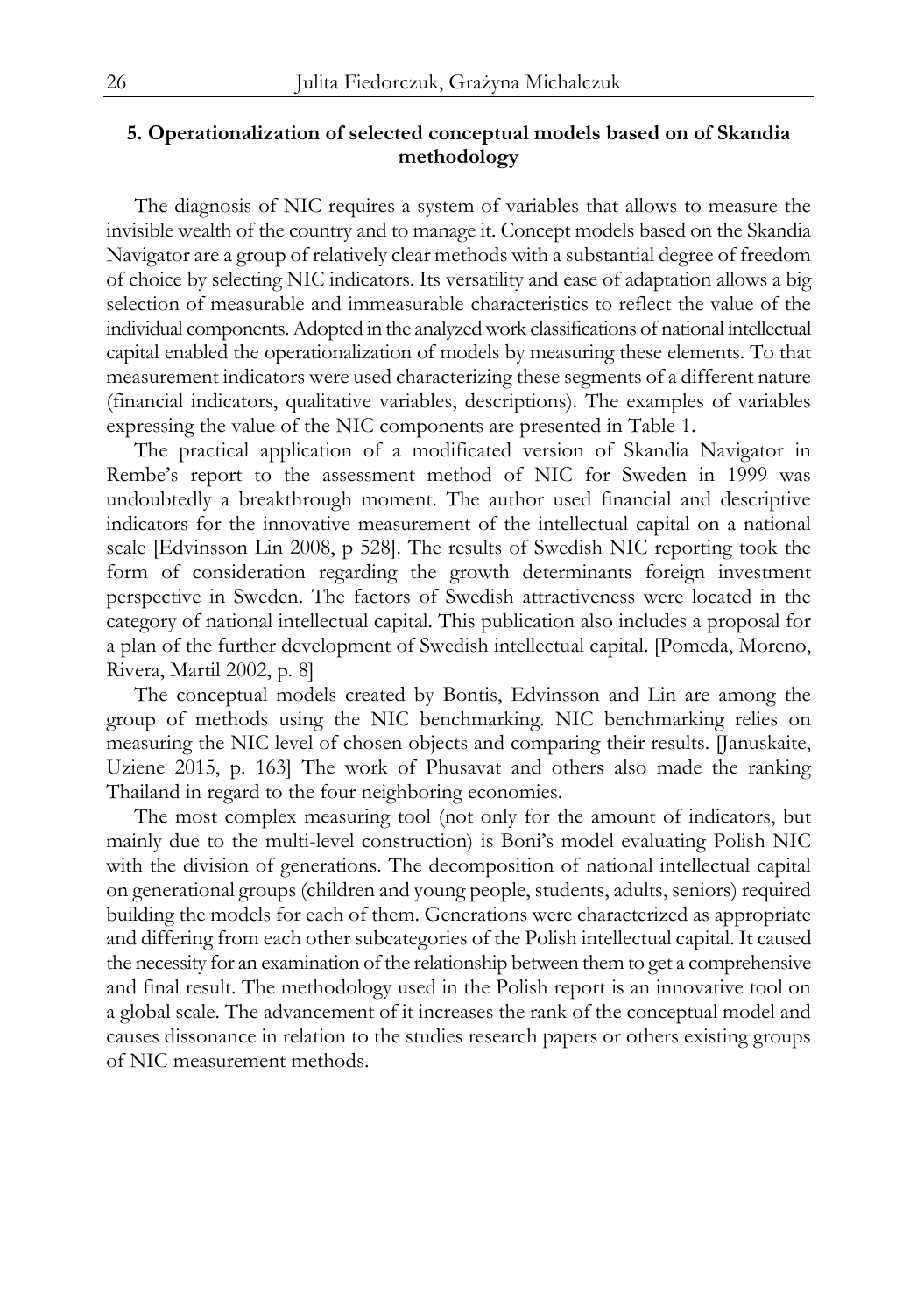# **TABLE 1.**

# **A selected characteristics(quantitative and qualitative indicators, descriptions) of the components of NIC models**

| The governmental invest in Sweden - A. Rembe, 1999 (21 categories of indicators)                                                                                                                                                                                                                                                                |                                                                                                                                                                      |                                                                                                                                                                 |                                                                                                                                                                                                                              |                                                                                                                                                                                                                                                       |                                                                                                                                                                                                      |                                                                                                                                                                                        |                                                                                                                                                                                                     |  |
|-------------------------------------------------------------------------------------------------------------------------------------------------------------------------------------------------------------------------------------------------------------------------------------------------------------------------------------------------|----------------------------------------------------------------------------------------------------------------------------------------------------------------------|-----------------------------------------------------------------------------------------------------------------------------------------------------------------|------------------------------------------------------------------------------------------------------------------------------------------------------------------------------------------------------------------------------|-------------------------------------------------------------------------------------------------------------------------------------------------------------------------------------------------------------------------------------------------------|------------------------------------------------------------------------------------------------------------------------------------------------------------------------------------------------------|----------------------------------------------------------------------------------------------------------------------------------------------------------------------------------------|-----------------------------------------------------------------------------------------------------------------------------------------------------------------------------------------------------|--|
| Human capital                                                                                                                                                                                                                                                                                                                                   |                                                                                                                                                                      | Market capital                                                                                                                                                  |                                                                                                                                                                                                                              | Process capital                                                                                                                                                                                                                                       |                                                                                                                                                                                                      |                                                                                                                                                                                        | Renewal capital                                                                                                                                                                                     |  |
| Standard of living, life<br>expectancy, level of health,<br>quality of education,<br>the level of immigrants's<br>education, rate of infant<br>deaths.                                                                                                                                                                                          |                                                                                                                                                                      | Level of integrity,<br>information about<br>corruption, tourism,<br>trade balance,<br>intellectual property.                                                    |                                                                                                                                                                                                                              | Computers with access<br>to the Internet in $\%$ ,<br>statistics of employment<br>and service sector.                                                                                                                                                 |                                                                                                                                                                                                      |                                                                                                                                                                                        | R&D expenditures<br>(% of GDP), the amount<br>of start - up companies,<br>trade marks.                                                                                                              |  |
| National Intellectual Index - NICI - N. Bontis, 2004 (26 indicators)                                                                                                                                                                                                                                                                            |                                                                                                                                                                      |                                                                                                                                                                 |                                                                                                                                                                                                                              |                                                                                                                                                                                                                                                       |                                                                                                                                                                                                      |                                                                                                                                                                                        |                                                                                                                                                                                                     |  |
| Human capital                                                                                                                                                                                                                                                                                                                                   |                                                                                                                                                                      | Market capital                                                                                                                                                  |                                                                                                                                                                                                                              | Process capital                                                                                                                                                                                                                                       |                                                                                                                                                                                                      |                                                                                                                                                                                        | Renewal capital                                                                                                                                                                                     |  |
| Tertiary rate per capita,<br>primary school teachers<br>with appropriate<br>qualifications, tertiary<br>students/graduates per<br>capita, male/female grade<br>1 net intake (%), literacy<br>rate.                                                                                                                                              |                                                                                                                                                                      | High technology<br>export % of GDP,<br>patents granted by<br>USPTO per capita,<br>meetings hosted per<br>capita.                                                |                                                                                                                                                                                                                              | Telephone lines per capita,<br>personal computers with<br>access to the Internet per<br>capita, mobile phones per<br>capita, Internet users per<br>capita, radio receivers and<br>television sets per capita,<br>newspaper circulation per<br>capita. |                                                                                                                                                                                                      |                                                                                                                                                                                        | R&D expenditures % of<br>GDP, ministry and<br>university employees in<br>R&D % of GDP, imports<br>of books % of GDP,<br>tertiary expedintures.                                                      |  |
| "Report about intellectual capital of Poland" M. Boni, 2008 (117 indicators)                                                                                                                                                                                                                                                                    |                                                                                                                                                                      |                                                                                                                                                                 |                                                                                                                                                                                                                              |                                                                                                                                                                                                                                                       |                                                                                                                                                                                                      |                                                                                                                                                                                        |                                                                                                                                                                                                     |  |
| Human capital                                                                                                                                                                                                                                                                                                                                   | Structural capital                                                                                                                                                   |                                                                                                                                                                 |                                                                                                                                                                                                                              |                                                                                                                                                                                                                                                       | Social capital                                                                                                                                                                                       |                                                                                                                                                                                        | Relations capital                                                                                                                                                                                   |  |
| The potential<br>The potential accumulated in<br>accumulated in the<br>tangible infrastructure components<br>Polish citizens<br>of the national system of education<br>expressing their<br>and innovation - educational/<br>education, skills,<br>scientific/research institutions, ICT<br>attitudes.<br>infrastructure, intellectual property. |                                                                                                                                                                      |                                                                                                                                                                 |                                                                                                                                                                                                                              | The potential<br>accumulated in the<br>Polish society in the<br>form of standards of<br>conduct, trust and<br>commitment.                                                                                                                             |                                                                                                                                                                                                      |                                                                                                                                                                                        | The potential of the<br>Polish image outside,<br>at the integration with<br>the global economy<br>and its attractiveness<br>for foreign customers.                                                  |  |
| Intellectual Capital Monitor - Edvinsson, Lin, 2011 (29 indicators)                                                                                                                                                                                                                                                                             |                                                                                                                                                                      |                                                                                                                                                                 |                                                                                                                                                                                                                              |                                                                                                                                                                                                                                                       |                                                                                                                                                                                                      |                                                                                                                                                                                        |                                                                                                                                                                                                     |  |
| Human capital                                                                                                                                                                                                                                                                                                                                   | Market capital                                                                                                                                                       |                                                                                                                                                                 |                                                                                                                                                                                                                              | Process capital                                                                                                                                                                                                                                       |                                                                                                                                                                                                      |                                                                                                                                                                                        | Renewal capital                                                                                                                                                                                     |  |
| Skilled labor force,<br>literacy rate,<br>expenditures for<br>education, the rate<br>of student – teacher,<br>employee training,<br>the Internet users.                                                                                                                                                                                         | Tax system, cross-<br>border venture,<br>cultural openness,<br>transparency level, the<br>degree of globalization,<br>the image of the country,<br>exports of goods. |                                                                                                                                                                 | Business competition<br>environment, government<br>efficiency, intellectual property<br>rights protection, availability of<br>capital, computers users per<br>capita, start-up companies<br>convenience, mobile phone users. |                                                                                                                                                                                                                                                       |                                                                                                                                                                                                      | Business expenditures on<br>R&D, research base, R&D<br>spending, cooperation<br>between universities and<br>business, the USPTO and<br>EPO patents per capita,<br>scientific articles. |                                                                                                                                                                                                     |  |
| NICI - Phusavat, Comepa, Sitko-Lutek, Ooi, 2012 (20 indicators)                                                                                                                                                                                                                                                                                 |                                                                                                                                                                      |                                                                                                                                                                 |                                                                                                                                                                                                                              |                                                                                                                                                                                                                                                       |                                                                                                                                                                                                      |                                                                                                                                                                                        |                                                                                                                                                                                                     |  |
| Human capital                                                                                                                                                                                                                                                                                                                                   |                                                                                                                                                                      | Market capital                                                                                                                                                  |                                                                                                                                                                                                                              |                                                                                                                                                                                                                                                       | Process capital                                                                                                                                                                                      |                                                                                                                                                                                        | Innovation capital                                                                                                                                                                                  |  |
| Quality of the education system,<br>the quality of primary education,<br>the local availability of research<br>and training, wage flexibility,<br>cooperation between employees<br>and employers, employment<br>practices for unemployment,<br>brain drain, quality of math<br>and science education.                                           |                                                                                                                                                                      | Scope of market<br>advantages,<br>effectiveness of<br>antitrust policy,<br>market size, the<br>cost of agricultural<br>policy, the value<br>and range of links. |                                                                                                                                                                                                                              |                                                                                                                                                                                                                                                       | Advancement of the<br>production process,<br>reporting standrds,<br>quality of railway<br>infrastructure, the<br>availability of credit<br>and verture capital,<br>natural competitive<br>advantage. |                                                                                                                                                                                        | Intellectual property<br>protection, innovation<br>ability, business<br>expenditure on R&D,<br>state orders for high<br>technology products,<br>quality of research and<br>scientific institutions. |  |

Source: authors's own work base on: [Bontis, 2004; Edvinsson, Lin, 2011; Phusavat at al., 2012; Rembe, 1999; Węziak-Białowolska, 2010; ZDSPRM, 2010].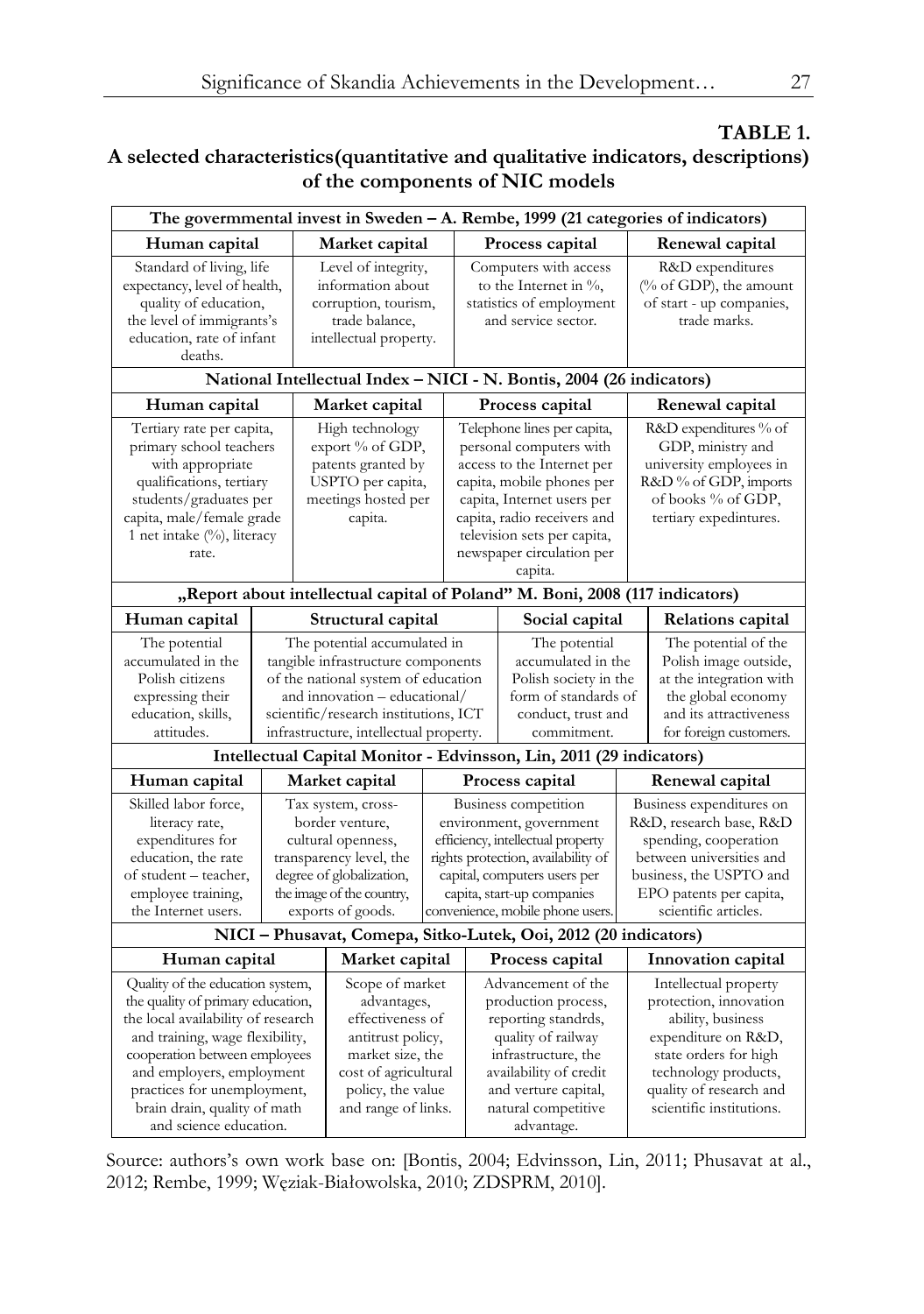#### **6. Conclusions**

The concept of national intellectual capital was established on the considerations about it in organization scale. The microeconomic perspective is the main subject of discussion on intellectual capital. The development of the knowledge-based economy caused that began to recognize also the importance of intangible assets in relation to the national economy. It proved that not only financial capital determines wealth of the country. The intellectual capital becomes increasingly a generator of value. L. Edvinson's innovative solutions (Skandia Navigator and Skandia Value Sheme) have been the pillars of many attempts of NIC assessment. As a result, Edvinsson should be regarded as the pioneer of the concept in national terms. Currently, a constant growth of the amount of new models of the NIC assessment is observed. However, amongst the broad spectrum of methods7, considerable part of them are based on Edvinsson's achievements. Accordingly, Skandia's methodology does not lose popular over time. Models found on Skandia Navigator are relatively simple tools mesuring NIC. This group of methods are easy to adapt and modify, what allow to adjust of the conceptualzation and methodology to the author's intentions and specific object of analysis. On the other hand, the ease of adaptation to identified conditions and applications may disclose the imperfections of the Skandia's methods. The main one of them is static dimension of the obtained results of measurement, which is a consequence of the reporting orientation of Skandia [Bontis, 2000, p. 48].

Analyzed conceptual models consists of four components in this research paper. In each of them human capital appeared. Assuming the identity of capital development and renewal capital that many authors used interchangeably or replacement at the same level, it can state that developmet capital was the second, next to market and proces capital, most common distincted element in NIC models. There are four basic components of intellectual capital: human, market, processes and renewal & development capital in the ten of thirteen analized models. It necessary to note, that the convergence of the names of NIC components is inadequate to using the same definitions and indicators describing elements of NIC. Additionally, it shall be pointed out that they are characterized by the different degree of complexity. As a consequence, there is a lack of unanimity in defining, categorizing and measuring national intellectual capital. This diversity is reflected in NIC reporting limits the ability to compare NIC reports of countries, which carried out assessment of it. It is not an isolated problem. Similar observations are identified by referring to intellectual capital of organization. According to A. Brooking, P. Board and S. Jones difficulty in clarifying the concept of intellectual capital and its categorization is meaning capacity and some kind of elusiveness of it. [Brooking, Board, Jones, 1998, p. 115-125]. This fact does not diminish the importance of the intellectual capital concept, which is being tried to organize, classify the dispersed and often unaware intangible generators of the country wealth.

<sup>7</sup> Next to the Skandia Navigator, other comprehensive measurement systems: Intangible Assets Monitor, Balanced Scorecard, IC-index, Technology Broker Model.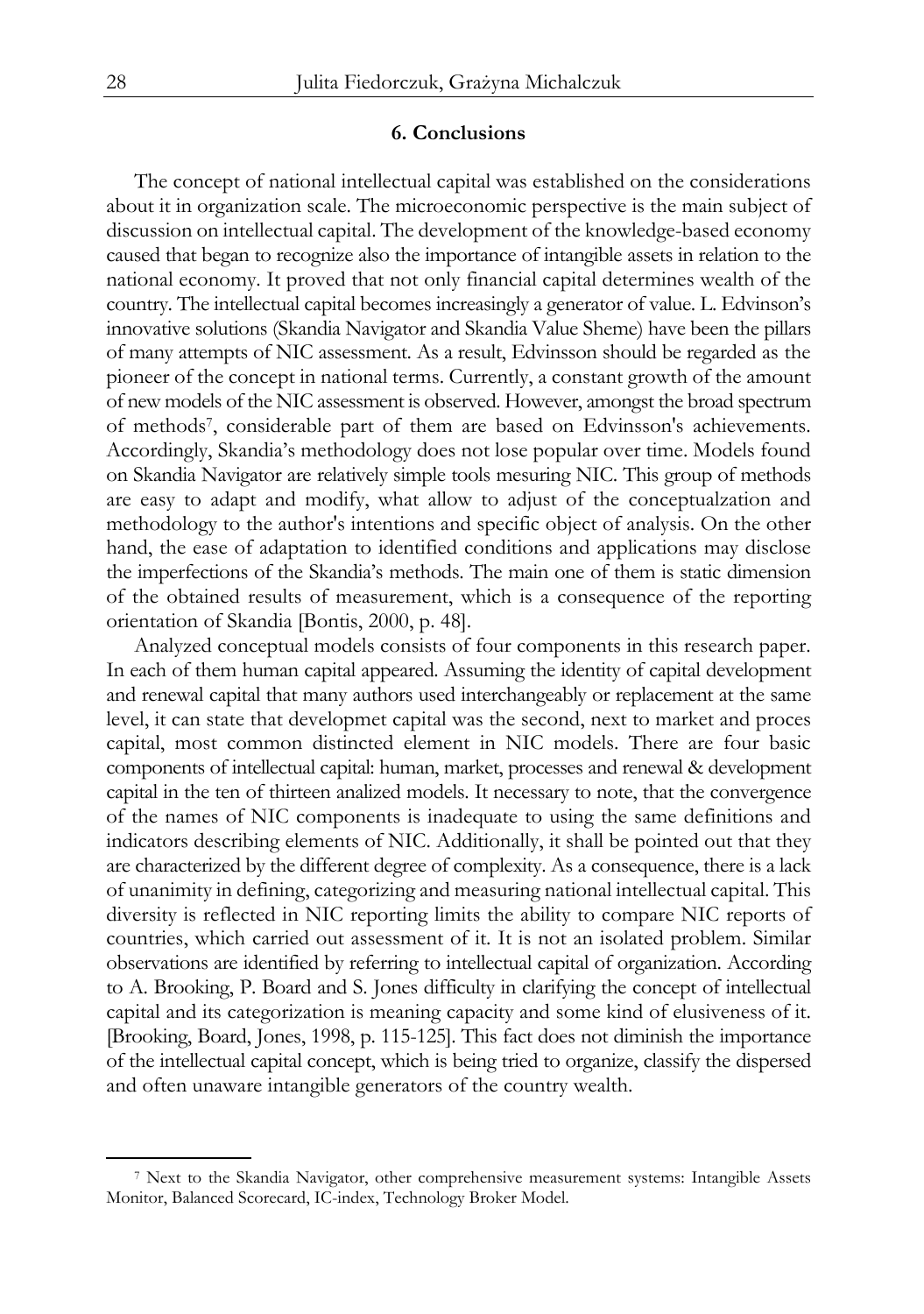#### **The authors' participation in the preparation of the article**

Julita Fiedorczuk, M.A. – development of the research concept, carrying out the research, developing results, data collection and literature analysis, preparation of the introductory section (theoretical), formulation of the summary  $-50\%$ 

Grażyna Michalczuk, Ph.D., Professor of the University of Białystok – development of the research concept, carrying out the research, developing results, data collection and literature analysis, preparation of the introductory section (theoretical), formulation of the summary  $-50\%$ 

## **References**

- Bontis N., 1998*, Intellectual Capital: An Exploratory Study that Develops Measures and Models*, "Management Decision, Vol. 36, Issue 2, DOI: 10.1108/00251749810204142.
- Bontis N., 2000, *Assessing Knowledge Assets: A review of the Models Used to Measure Intellectual Capital*, "International Journal of Management Reviews", Vol. 3, Issue 1, 10.1111/1468-2370.00053.
- Bontis N., Serenko A., 2013, *Investing the Current State and Impact of the Intellectual Capital Academic Discipline*, "Journal of Intellectual Capital", Vol. 14, Issue 4, DOI: 10.1108/ JIC-11-2012-0099.
- Brooking A., Board P., Jones S., 1998, *The Predictive Potential of Intellectual Capital*, "International Journal of Technology Management", Vol. 16.
- *Community Intelligence Labs: "Leading Lights" Interview with Leif Edvinsson*, http://www.co-i-l.com/ coil/knowledge-garden/ic/edvinsson.shtml (accessed: 16.06.2016).
- Edvinsson L., 2004, *The Intellectual Capital of Nations*, Handbook on Knowledge Managemnet 1: Knoowledge Matters, Spiners Science & Business media B. V.
- Edvinsson L., Lin C. 2008, *National Intellectual Capital: A Comparison of the Nordic Countries*, "Journal of Intellectual Capital", Vol. 9, Issue 4, DOI: 10.1108/146919 30810913140.
- Edvinsson L., Lin C., 2011, *National Intellectual Capital: A Comparison of 40 Countries*, Springer Science+BusinessMedia, DOI 10.1007/978-1-4419-7377-1\_2.
- Edvinsson L., Malone M. S., 1997, *Intellectual Capital: Realizing Your Company's True Value by Finding its Hidden Brainpower*, HarperBusiness, New York.
- Januskaite V., Uziene L., 2015*, Intellectual Capital Measurements and National Strategy Development: Explaining the Gap*, Procedia Social and behavioral Sciences 213, DOI: 10.1060/j.sbspro.2015.11.420.
- Labra R., Sanchez M. P. 2013*, National Intellectual Capital Assessment Models: A Literature Review*, "Journal of Intellectual Capital", Volume 14, Issue 4, DOI: 10.1108/JIC-11-2012-0100.
- Malhotra Y., 2003, *Measuring Knowledge Assets of a Nation: Knowledge System for Development, Knowledge Management Measurement: State of Reaserch 2003-2004*, New York, http://km.brint.com/KnowledgeManagementMeasurementResearch.pdf (accesed: 16.06.2016).